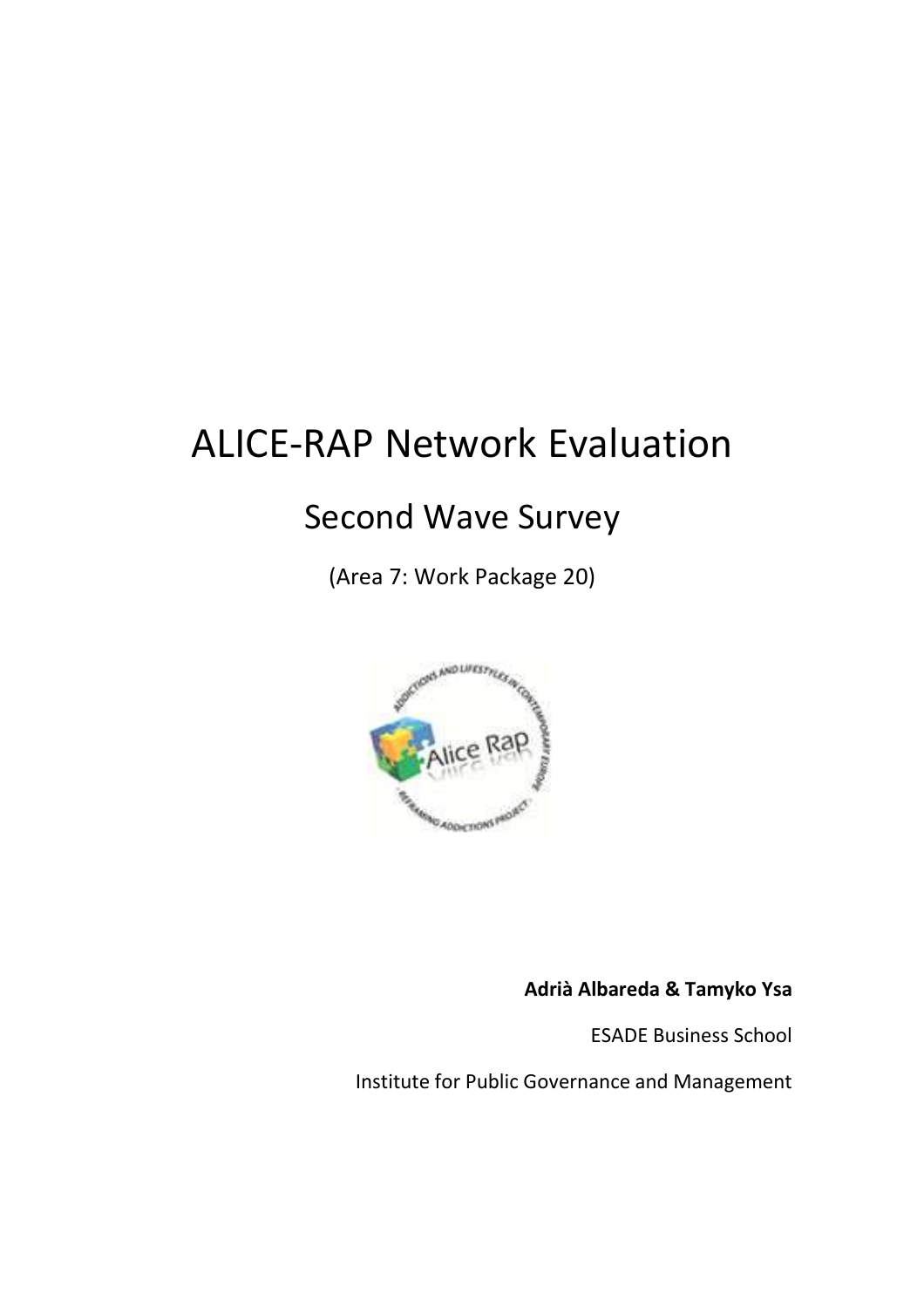## **INTRODUCTION**

This document presents the results of the second wave ALICE-RAP Network Evaluation Survey, one of the tasks of WP20. The survey takes into consideration four dimensions of the complex governance of networks: (1) Network Management; (2) Participation in the network (3) Goals and results; (4) Key future factors.

WP20 aims to keep track of the ALICE-RAP network, assess the work and analyze the synergies and potentialities of the network, through three waves of surveys. More specifically, the objective is to acquire an overview of the factors that influence collaborative work in the project from a management point of view, and their relative impact on output. In this respect, the four aims of the survey are: (1) To analyze the structure of the network and how it is managed; (2) To map the evolution of the connections among ALICE-RAP participants during the project; (3) To extract the maximum possible number of latent synergies; (4) To find new channels and spaces for cooperation and joint project development.

After providing some general information on the ALICE-RAP participants, the first part of the document presents the survey's quantitative results and the second part is devoted to the Social Network Analysis of ALICE-RAP Network. Both sections compare the results of this second survey with the first wave survey conducted in 2011. Finally, the document closes with a discussion and draws some general conclusions.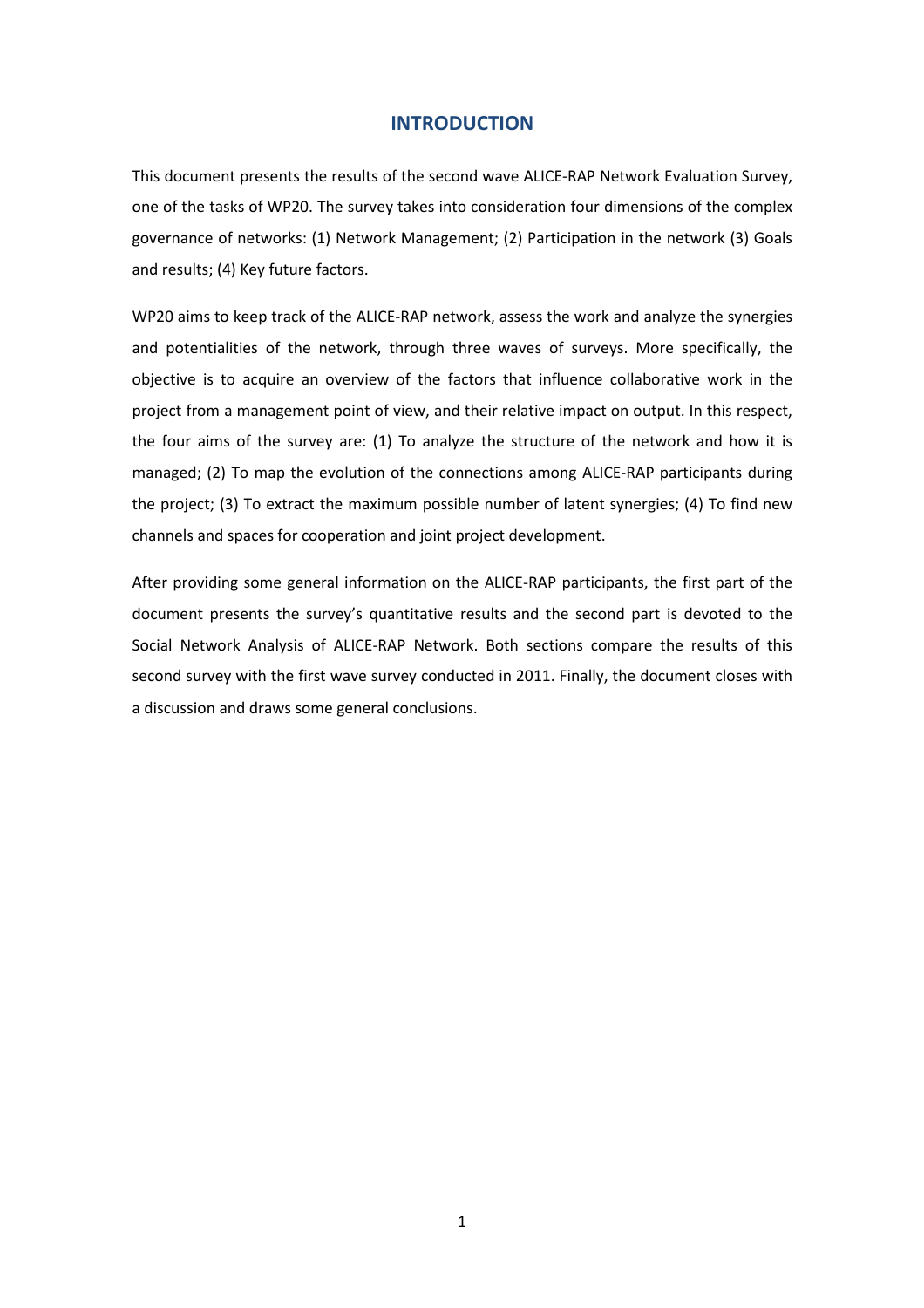## **GENERAL INFORMATION**

## **Sample**

- Defined universe: 175 people
- Online survey conducted from  $5<sup>th</sup>$  June 2014 to  $1<sup>st</sup>$  August 2014.
- Responses: 124
- Response rate: 70.86%

## **Countries represented among respondents**

- o Australia: 2
- o Austria: 2
- o Bulgaria: 1
- o Canada: 1
- o Denmark: 1
- o Finland: 11
- o France: 2
- o Germany: 6
- o Hungary: 1
- o Iceland: 1
- o Ireland: 1
- o Israel: 1
- o Italy: 11
- o Mexico: 1
- o The Netherlands: 10
- o Norway: 7
- o Poland: 7
- o Portugal: 1
- o Romania: 1
- o Slovenia: 3
- o South Africa: 1
- o Spain: 19
- o Sweden: 2
- o Switzerland: 3
- o United Kingdom: 23
- o United States of America: 3
- o Unknown: 2

## **Age of respondents**

- Minimum: 25
- Maximum: 77
- Average: 47.9

| <b>Gender of respondents</b> | Absolute number | Percentage (%) |
|------------------------------|-----------------|----------------|
| Female                       |                 |                |
| Male                         |                 | 46             |

| <b>Education level</b> | Absolute number | Percentage (%) |
|------------------------|-----------------|----------------|
| Undergraduate degree   |                 |                |
| Master degree          | 49              | 39.5           |
| PhD                    | 68              | 54.8           |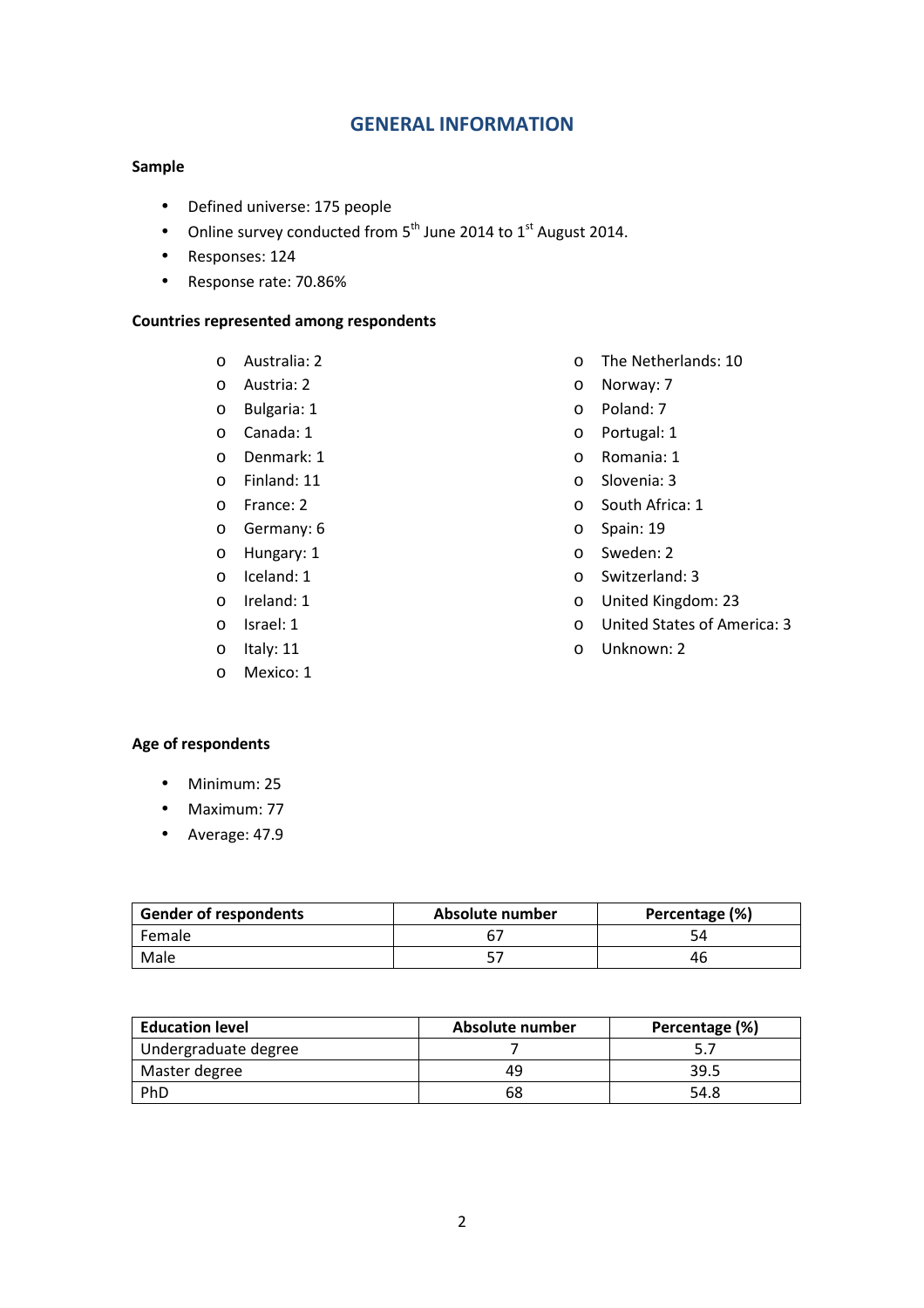| Organization respondent's work for | Absolute number | Percentage (%) |
|------------------------------------|-----------------|----------------|
| Not-for-profit organizations       | 25              | 20.2           |
| Private organizations              | 17              | 9.7            |
| Public organizations               | 83              | 66.9           |
| Unknown                            |                 |                |

| Size of respondent's organizations | <b>Absolute number</b> | Percentage (%) |
|------------------------------------|------------------------|----------------|
| >1,000                             | 48                     | 38.7           |
| 501-1,000                          | 16                     | 13             |
| 101-500                            | 21                     | 17             |
| 51-100                             |                        |                |
| 21-50                              | 15                     | 12.1           |
| $6 - 20$                           | 6                      | 4.8            |
| $1 - 5$                            | 12                     | 9.6            |
| Unknown                            |                        | 0.8            |

| Work in ALICE-RAP project                       | Absolute number | Percentage (%) |
|-------------------------------------------------|-----------------|----------------|
| Undertake research in WPs                       |                 | 57.2           |
| Undertake research & coordinate areas or WPs    |                 | 17.7           |
| Participate as part of the Global Science Group | 14              | 11.4           |
| Manage and coordinate                           | 13              | 10.5           |
| Unknown                                         |                 |                |

| <b>Areas Represented</b> | Absolute number | Percentage (%) |
|--------------------------|-----------------|----------------|
| Area 1                   | 17              | 13.7           |
| Area 2                   | 27              | 21.9           |
| Area 3                   | 14              | 11.2           |
| Area 4                   | 16              | 12.9           |
| Area 5                   | 18              | 14.7           |
| Area 6                   | 9               | 7.4            |
| Area 7                   | 18              | 13.7           |
| Global Science group     |                 |                |

| Partners involved in your Area | Absolute number | Percentage (%) |
|--------------------------------|-----------------|----------------|
| 4 or fewer                     | 31              | 25             |
| From 5 to 9                    | 45              | 36.4           |
| From 10 to 14                  | 23              | 18.6           |
| From 15 to 19                  |                 | 5.6            |
| 20 or more                     | 11              | 8.8            |
| Unknown                        |                 | 5.6            |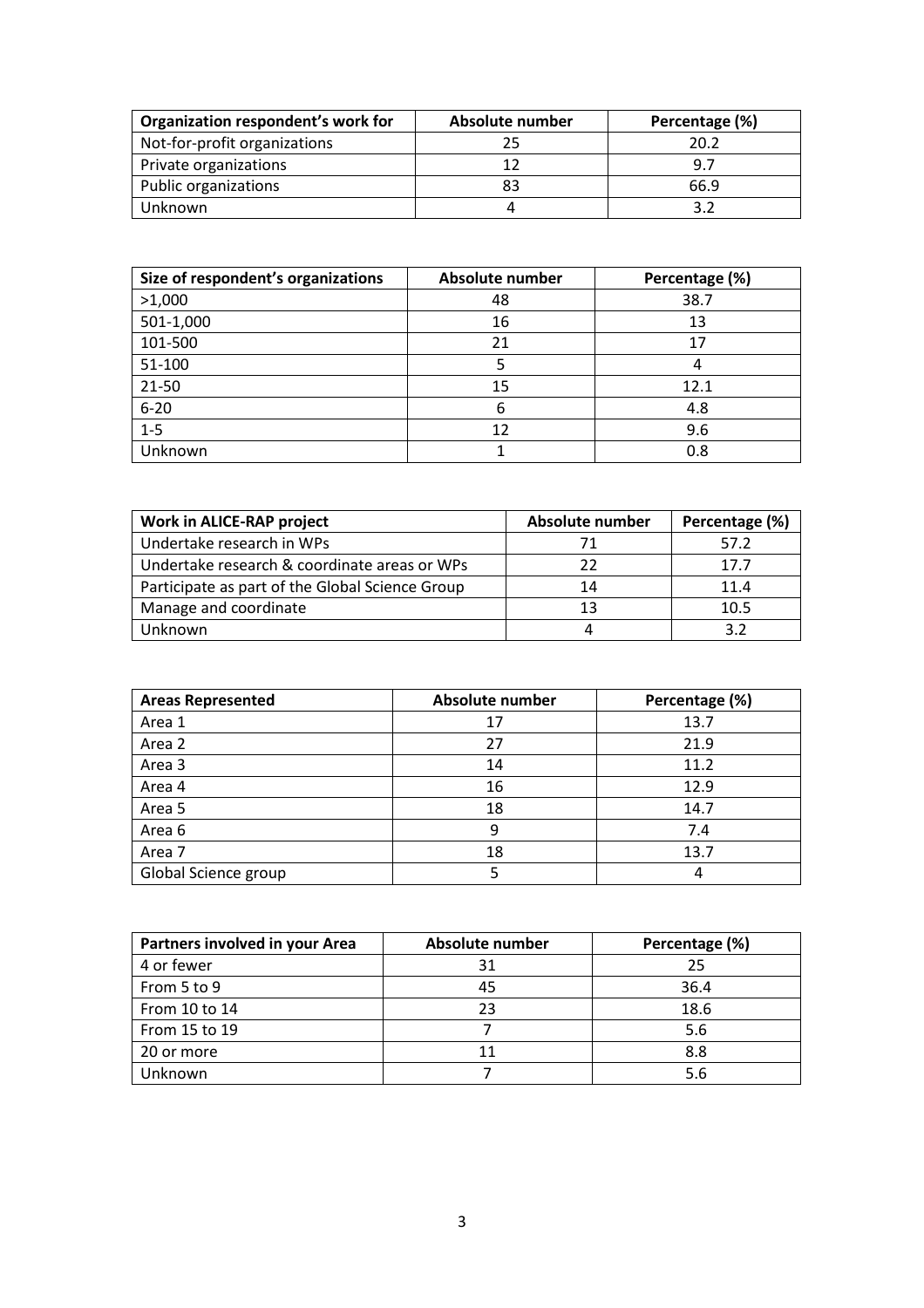## **SURVEY RESULTS**

## **LEADERSHIP**

| <b>Leaders of ALICE-RAP</b> | Absolute number | Percentage (%) |
|-----------------------------|-----------------|----------------|
| Peter Anderson              |                 |                |
| Antoni Gual                 |                 | 4.8            |
| Others                      |                 | כ חכ           |

| Leader's most outstanding skills                              | Average |
|---------------------------------------------------------------|---------|
| Experience                                                    | 8.6/10  |
| Knows how to build a vision                                   | 8.3/10  |
| Has capacity to facilitate and connect different participants | 7.8/10  |
| Has staff available who can link up with the project          | 7.8/10  |
| Is a problem solver                                           | 7.7/10  |
| Authority                                                     | 7.4/10  |
| Is a consensus builder                                        | 7.4/10  |
| Has a key position for the project in his/her organization    | 6.9/10  |

| Main tasks of the leader              | Absolute number | Percentage (%) |
|---------------------------------------|-----------------|----------------|
| Managerial                            |                 |                |
| Research content                      | 23              |                |
| Relation with the European Commission |                 | 16.8           |
| Other                                 | 30              | 24.2           |

The person most often cited as leader is Peter Anderson. Nonetheless, 20% of the respondents consider other people (normally Area and Work Package leaders) as the leaders of the project. Regarding leader's skills, as in the  $1<sup>st</sup>$  wave survey, respondents specially value the experience and the capacity to build a vision.

## **ALICE-RAP PROCESS**

| <b>Regarding the involvement</b>                                              | Average |
|-------------------------------------------------------------------------------|---------|
| Special attention is been paid to the sharing of diverse points of view       | 3.6/5   |
| Satisfactory attention on involving external parties who with new ideas       |         |
| Emphasis is placed on starting points and common informational needs          | 3.5/5   |
| Different opinions have been made visible and included within decision making | 3.3/5   |

| <b>Regarding management</b>                                                       |       |
|-----------------------------------------------------------------------------------|-------|
| The management tries to find common ground between conflicting interests          | 3.7/5 |
| Time is being spent on communication among the various parties                    |       |
| The leaders of the project take into account existing interpersonal relationships | 3.5/5 |
| The leaders of the project consult with the people carrying it out                | 3.4/5 |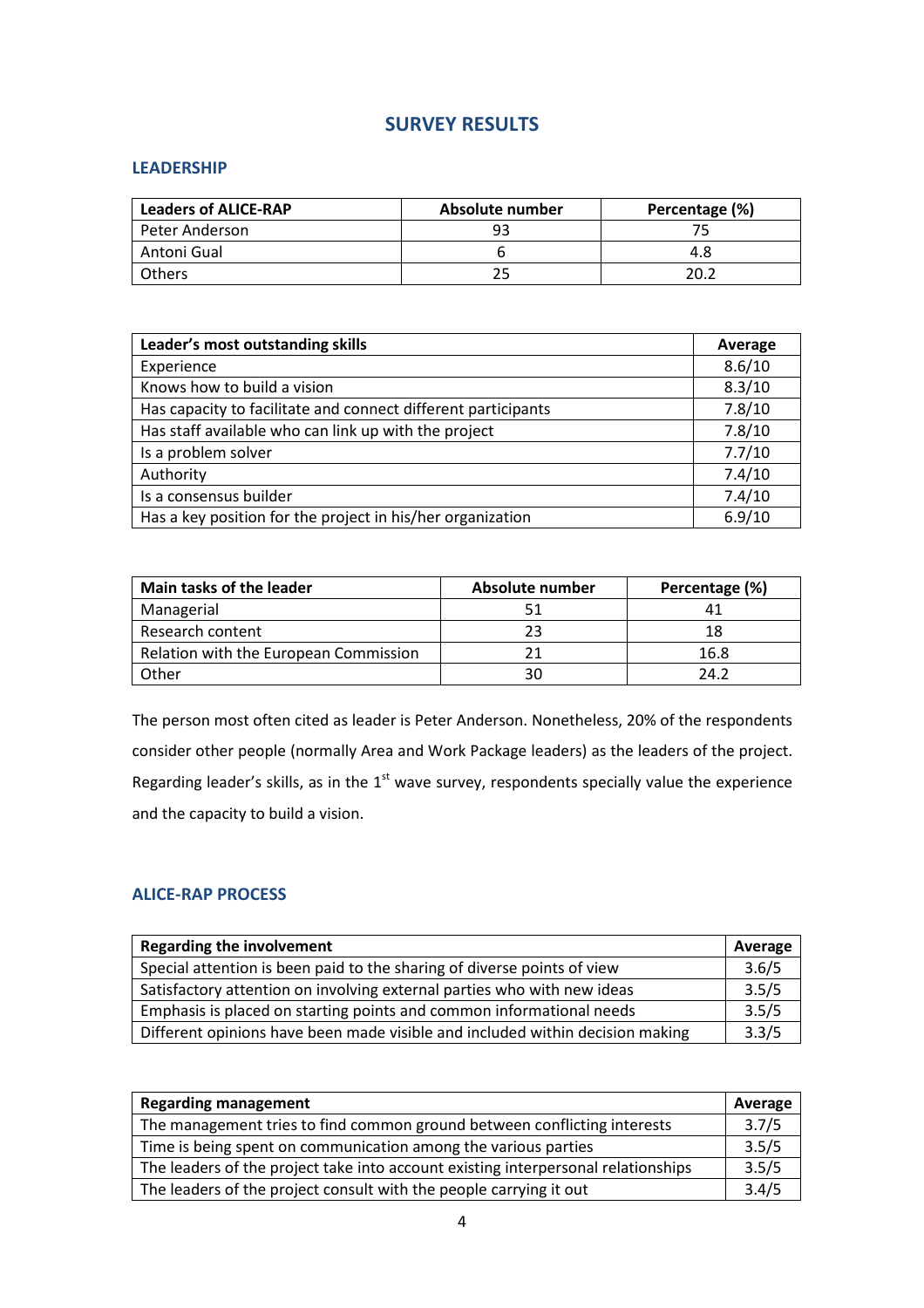| Regarding the ground rules                                                          | Average |
|-------------------------------------------------------------------------------------|---------|
| This project consciously envisages the possibility of diverting from the plan       | 3.5/5   |
| Explicit agreements are reached on the organization of cooperation mechanisms       | 3.5/5   |
| Parties are allowed to abandon the project, if necessary to protect their interests | 3/5     |

As presented above, the management of the project is taking into account the different dimension of network management. Respondents consider that they are sufficiently involved in the network management and that their opinions and points of view are taken into account.

| Interaction of the various partners in ALICE-RAP                                  | Average |
|-----------------------------------------------------------------------------------|---------|
| ALICE-RAP is being managed actively                                               | 4/5     |
| The partners assume that the other actors involved have good intentions           | 4/5     |
| Multiple individuals are involved in managing ALICE-RAP                           | 4/5     |
| I would characterize the environment of my project as complex                     | 4/5     |
| ALICE-RAP champion is visible to the involved partners                            |         |
| Generally speaking, the partners of the project fulfill their agreements          |         |
| Partners do not use the contributions of the other partners for their own benefit |         |
| Partners of the project have mutually given each other the benefit of the doubt   |         |
| The project is connected to a lot of other projects                               | 3.4/5   |
| The partners of the project have the interests of the other partners in mind      | 3.3/5   |
| In the environment of ALICE-RAP, there is a lot of criticism of this project      | 2.7/5   |

As in the  $1<sup>st</sup>$  wave survey, respondents consider ALICE-RAP as being managed actively. Moreover, partners assume that other participants have good intention and that multiple individuals are involved in managing the project. In contrast to the  $1<sup>st</sup>$  wave survey, in this case respondents consider ALICE-RAP as a complex project.

## **ALICE-RAP TRUST**

| <b>Trust</b>                                                                 | Average |
|------------------------------------------------------------------------------|---------|
| Overall degree of trust between the various parties involved                 | 3.7/5   |
| Overall degree of trust between the various parties involved in your Area(s) | 3.9/5   |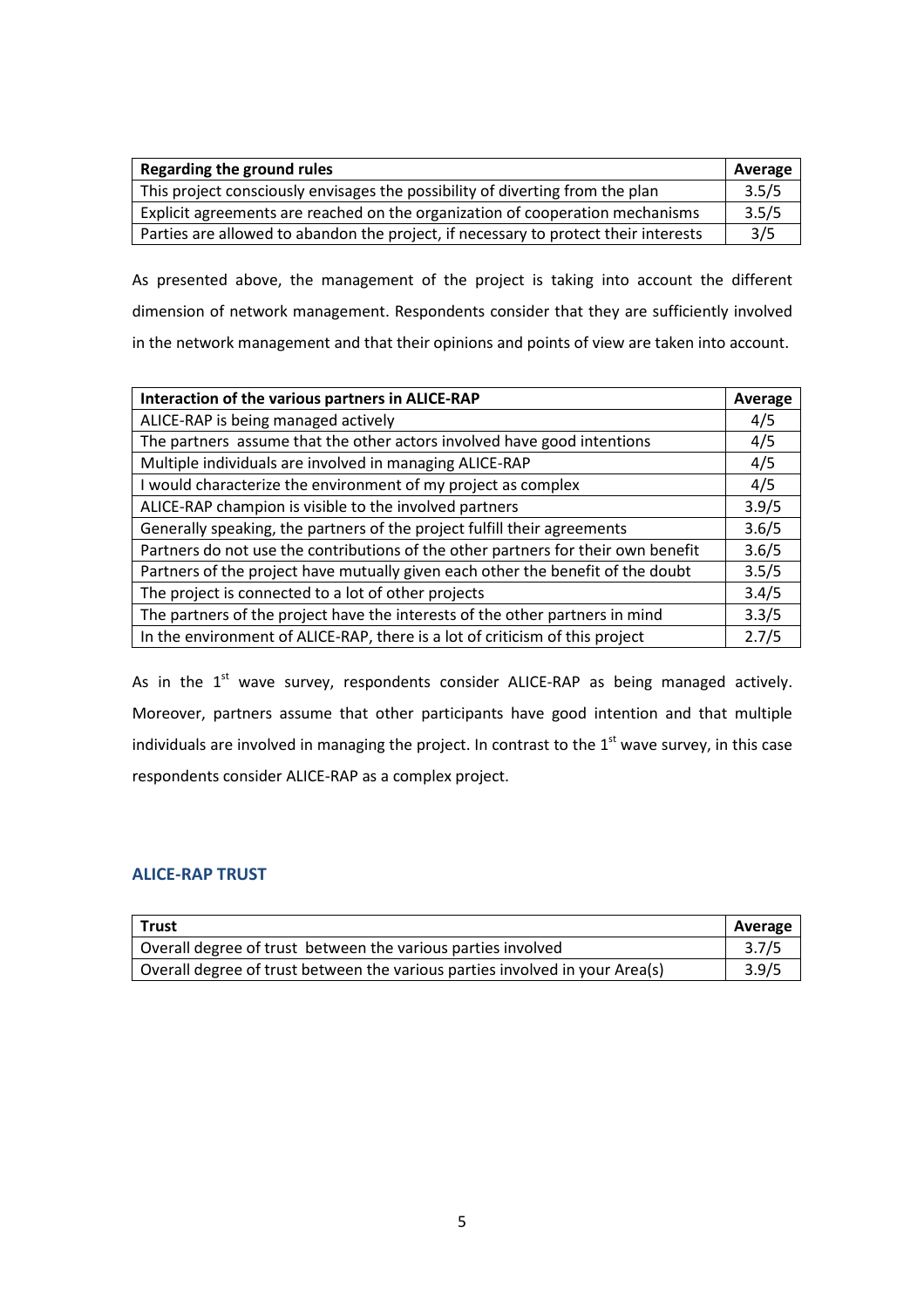## Levels of trust in the 1<sup>st</sup> and the 2<sup>nd</sup> wave survey:



#### **Your contribution to ALICE-RAP RAP**

- Has decreased: 13%
- Has not changed: 43% %
- Has increased: 37%

#### Your trust in your ALICE-RAP partners

- Has decreased: 10%
- Has not changed: 62%
- Has increased: 28%

#### **Your trust in ALICE-RAP**

- Has decreased: 5%
- Has not changed: 73%
- Has increased: 22%

Regarding trust, the 2<sup>nd</sup> wave survey presents higher degrees of overall trust either with all the parties and with the colleagues involved in the Area or Work Package of the respondent. As in the  $1<sup>st</sup>$  wave survey, respondents have higher levels of trust among the participants of their area of involvement than with the overall project. Finally, no significant changes are seen in the evolution of trust since the  $1<sup>st</sup>$  wave survey. %<br>%<br>e survey presents higher degrees of overall trust<br>ues involved in the Area or Work Package of the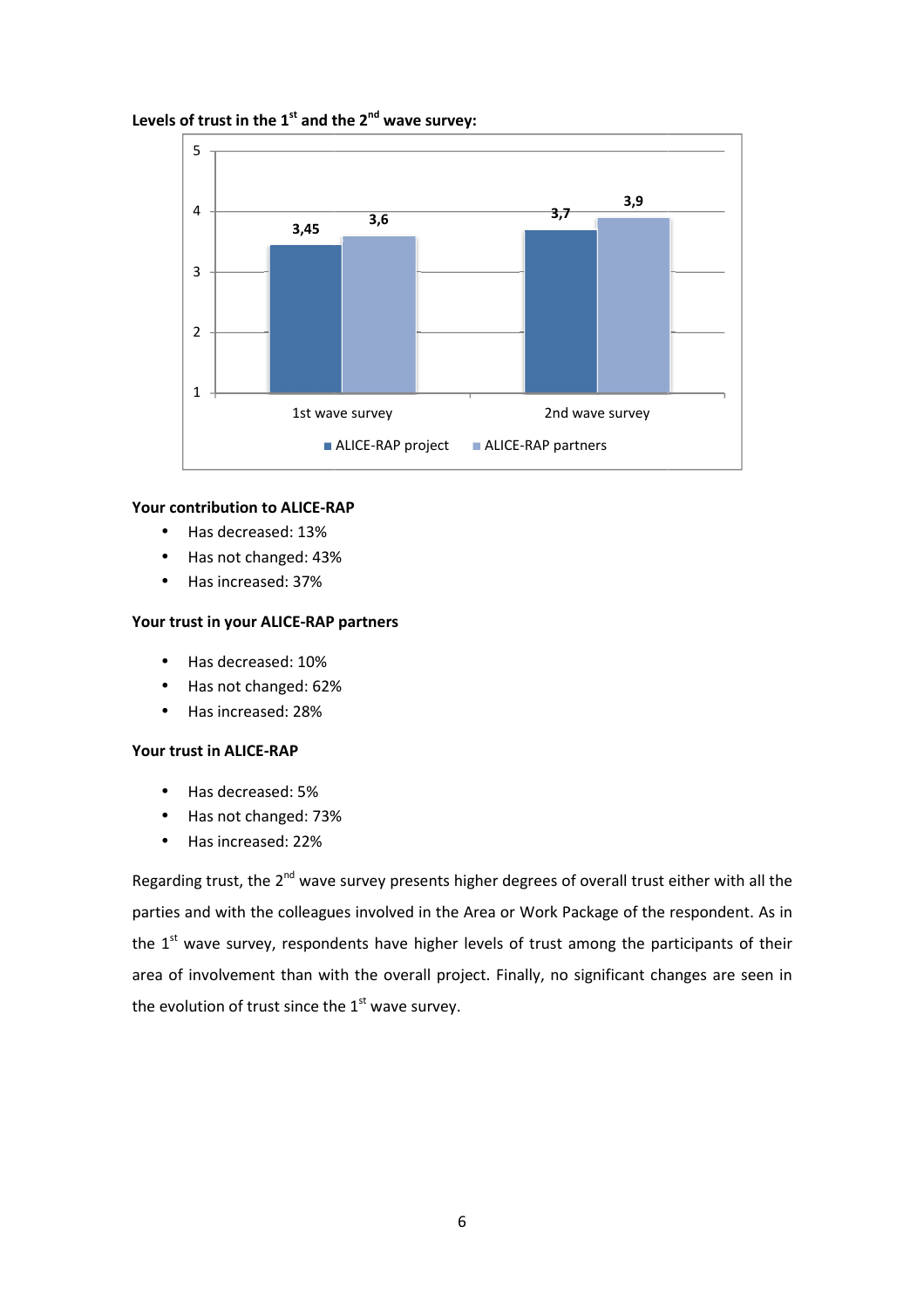## **ALICE-RAP PROGRESS OVER TIME AND RESULTS**

| <b>Progress over time</b>                                                        | Average |
|----------------------------------------------------------------------------------|---------|
| Average rate of the products (outputs) you have generated for ALICE-RAP thus far | 3.6/5   |
| Average rate of the products (outputs) generated by ALICE-RAP thus far           | 3.6/5   |
| Average rate of the results and outcomes generated by ALICE-RAP thus far         | 3.3/5   |

Compared to the  $1<sup>st</sup>$  wave survey, the rating of outputs and outcomes has increased significantly. In contrast to the  $1<sup>st</sup>$  wave survey, the average of outputs and outcomes are significantly above the 2.5, showing that participants value the results positively.

Levels of satisfaction with ALICE-RAP outputs and outcomes in the 1<sup>st</sup> and 2<sup>nd</sup> wave survey:



| Objectives that have had the most influence on your organization's participation |       |
|----------------------------------------------------------------------------------|-------|
| in ALICE-RAP                                                                     |       |
| Creates contacts with other organizations                                        | 3.9/5 |
| Facilitates resources                                                            | 3.4/5 |
| Enhances translational research                                                  | 3.1/5 |
| Patents and publications                                                         | 2.9/5 |
| Lobbies translational results into public policies                               | 2.6/5 |

| Objectives that have had the most influence on your<br>organization's participation in ALICE-RAP | $1st$ wave survey | 2 <sup>nd</sup> wave survey |
|--------------------------------------------------------------------------------------------------|-------------------|-----------------------------|
| Creates contacts with other organizations                                                        |                   | 1 =                         |
| <b>Facilitates resources</b>                                                                     |                   | 2 <sup>1</sup>              |
| Enhances translational research                                                                  |                   | 3个                          |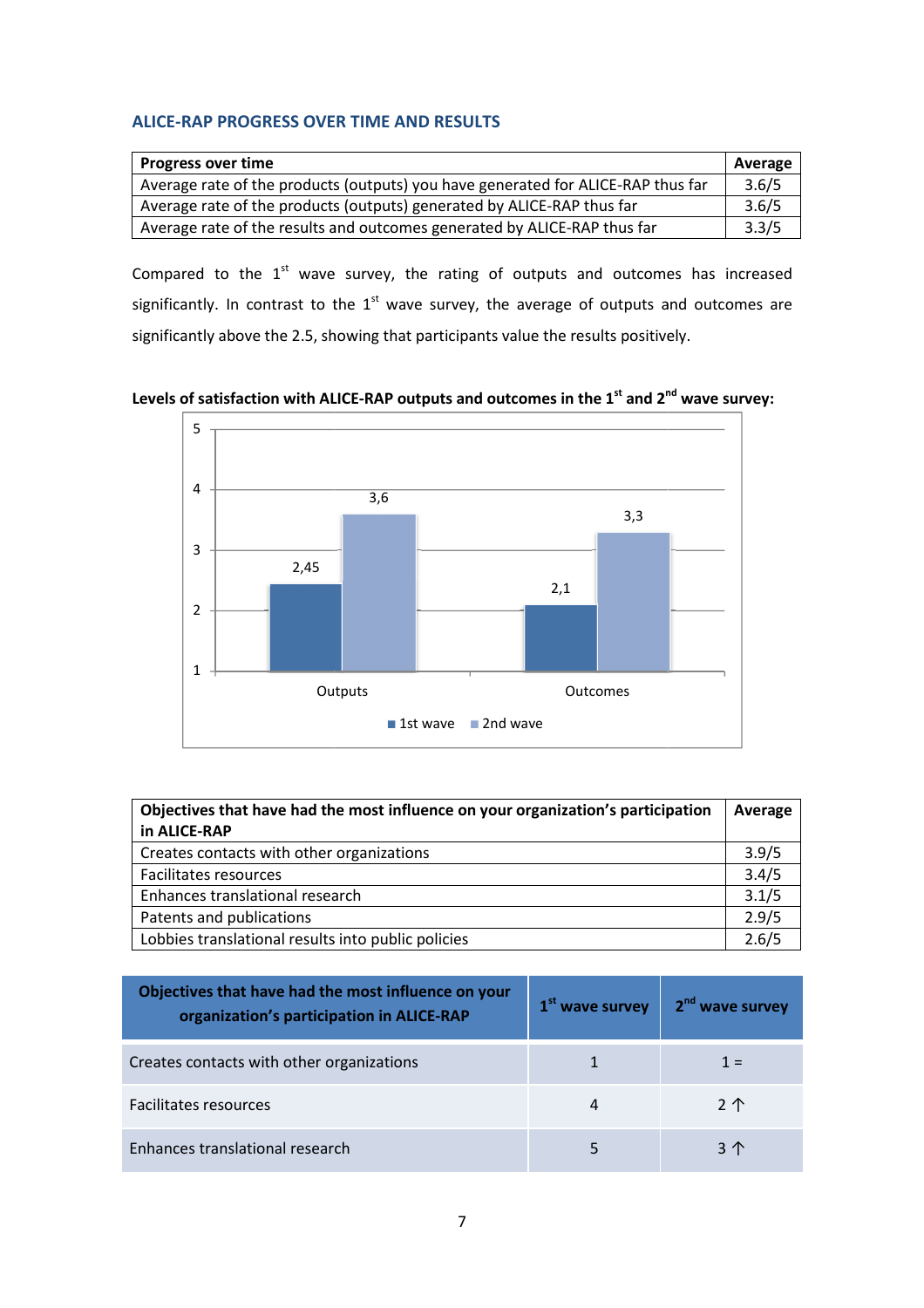| Patents and publications                           | $4 \nu$ |
|----------------------------------------------------|---------|
| Lobbies translational results into public policies | $5 \nu$ |

| The objectives that have had the most influence on your participation in ALICE-<br><b>RAP</b> are |        |
|---------------------------------------------------------------------------------------------------|--------|
| Opening up to interdisciplinary and inter-organizational views                                    | 7.2/10 |
| Knowledge transfer                                                                                | 6.8/10 |
| Potential to become involved in future projects                                                   | 6.2/10 |
| Publications                                                                                      | 5.9/10 |
| Funding                                                                                           | 5.5/10 |
| Having other views on aspects of certain program                                                  | 5.3/10 |
| Prestige                                                                                          | 4.9/10 |
| Expansion of management skills                                                                    | 4.3/10 |
| Influence / Lobby                                                                                 | 3.7/10 |

| The objectives that have had the most influence on your<br>participation in ALICE-RAP are | st<br>1 wave<br>survey | nd<br>2 wave<br>survey |
|-------------------------------------------------------------------------------------------|------------------------|------------------------|
| Opening up to interdisciplinary and inter-organizational views                            |                        | $1 =$                  |
| Knowledge transfer                                                                        | 3                      | 2 <sup>1</sup>         |
| Potential to become involved in future projects                                           | $\overline{2}$         | $3\downarrow$          |
| Publications                                                                              | $\overline{4}$         | $4 =$                  |
| <b>Funding</b>                                                                            | 6                      | 5个                     |
| Having other views on aspects of certain program                                          | 5                      | $6\downarrow$          |
| Prestige                                                                                  | 8                      | 7个                     |
| Expansion of management skills                                                            | 7                      | $8\downarrow$          |
| Influence / Lobby                                                                         | 9                      | $9 =$                  |

Creating contacts remains the main influential characteristic for participants' organizations to be involved in ALICE-RAP. However, in contrast to the  $1<sup>st</sup>$  wave survey, facilitating resources and enhancing translational researcher have become more relevant, while publications and lobbying are relegated to the  $4<sup>th</sup>$  and  $5<sup>th</sup>$  position. Regarding the objectives that had more influence on respondents' participation in the project, opening up interdisciplinary and interorganizational research remain being the highly ranked. In the same vein, knowledge transfer, future projects and publications, are among the main individual reasons to be involved in ALICE-RAP.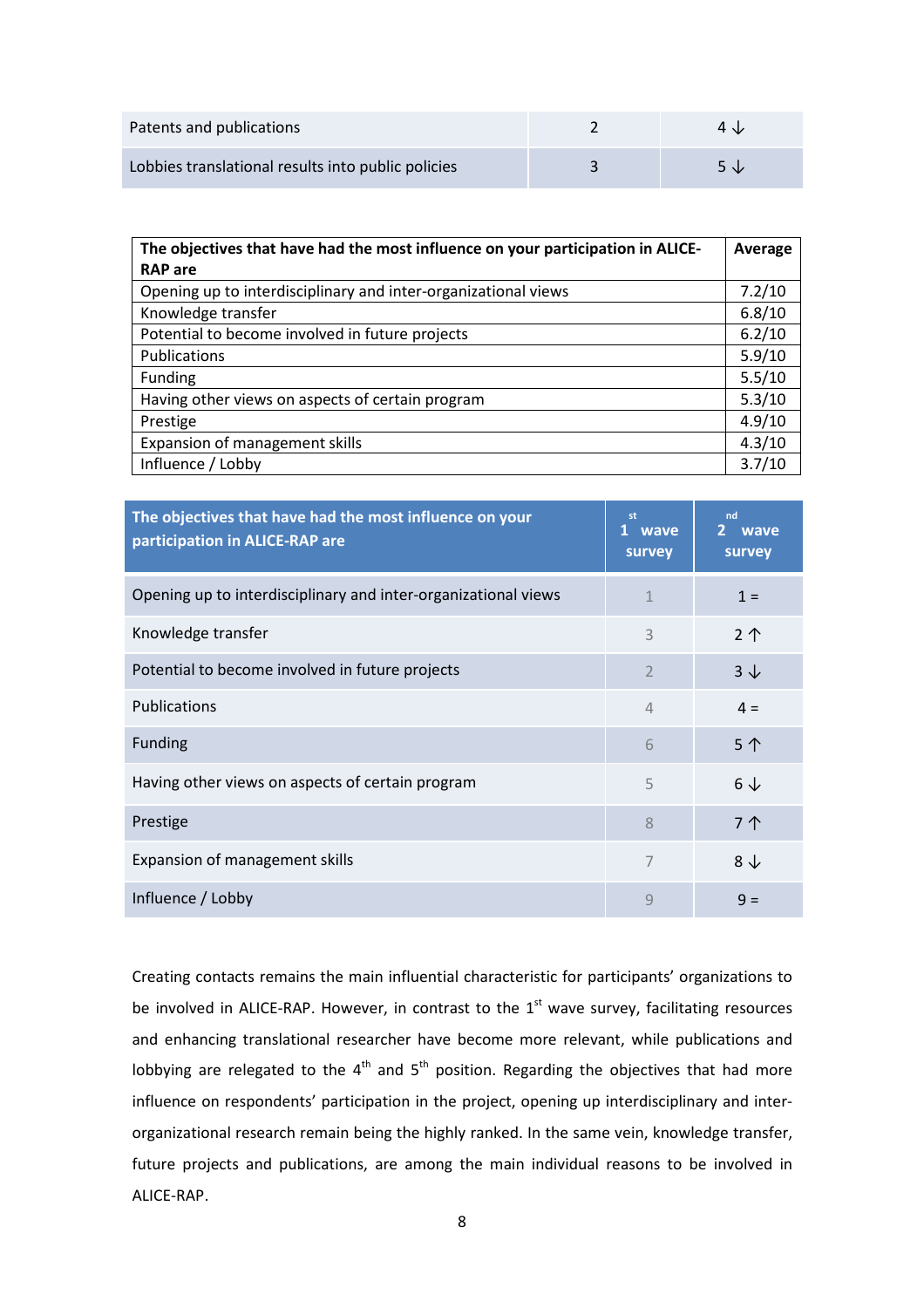| <b>Main obstacles to success</b>             | Average |
|----------------------------------------------|---------|
| New priorities                               | 3/5     |
| Financial situation of some partners         | 2.9/5   |
| Partners conflicting                         | 2.7/5   |
| Changes to political agenda                  | 2.7/5   |
| Changes necessary in the parent organization | 2.2/5   |

| <b>Main obstacles to success</b>             | 1 <sup>st</sup> wave survey | 2 <sup>nd</sup> wave survey |
|----------------------------------------------|-----------------------------|-----------------------------|
| New priorities                               |                             | $1 \uparrow$                |
| Financial situation of some partners         |                             | $2 \downarrow$              |
| Partners conflicting                         | 3                           | $3 =$                       |
| Changes to political agenda                  | 4                           | $4 =$                       |
| Changes necessary in the parent organization |                             |                             |

As in  $1<sup>st</sup>$  wave survey, respondents perceive that the main obstacles to success are: new priorities, financial situation of some partners, and partners conflicting.

| Interaction with the outsider organizations to address ALICE-RAP related issues | Average |
|---------------------------------------------------------------------------------|---------|
| Academia and think tanks                                                        | 2.9/5   |
| Governments                                                                     | 2.5/5   |
| Non-profit organizations                                                        | 2.4/5   |
| Mass media                                                                      | 2.1/5   |
| <b>Business organizations</b>                                                   | 1.6/5   |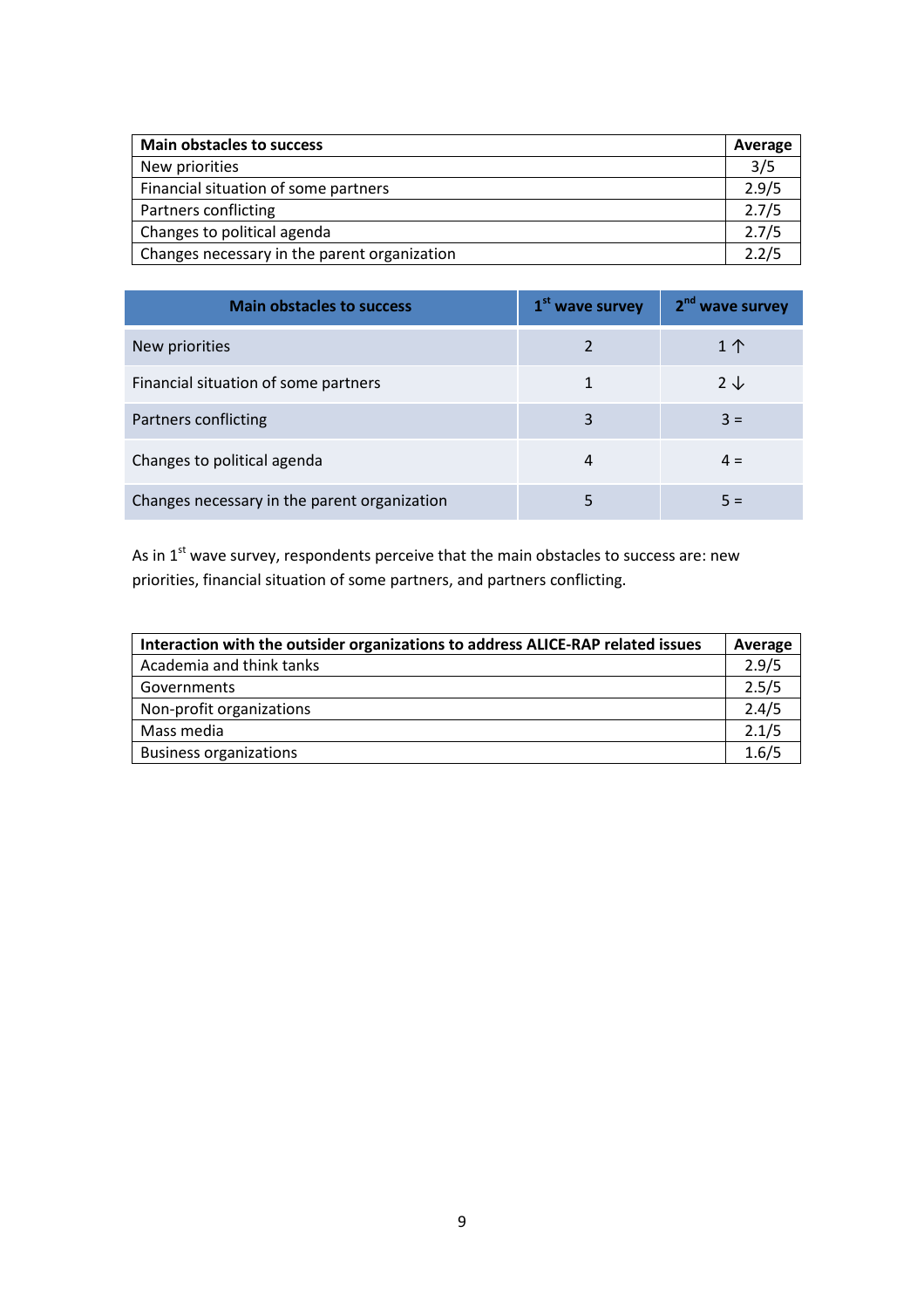## **SOCIAL NETWORK ANALYSIS**



| 2 <sup>nd</sup> wave survey | 2 <sup>nd</sup> wave survey           | 1 <sup>st</sup> wave survey           |  |
|-----------------------------|---------------------------------------|---------------------------------------|--|
| Nodes: 154                  | Network Density: 2.7%                 | Network Density: 2.1%                 |  |
| $\triangle$ Area leader     | Network Density - Communication: 0.6% | Network Density - Communication: 0.6% |  |
| ○ Participant               | Network Density - Coordination: 0.6%  | Network Density - Coordination: 0.6%  |  |
| Response rate: 70.86%       | Network Density - Collaboration: 1.4% | Network Density - Collaboration: 0.9% |  |
|                             | Isolated Participants: 2.6%           | Isolated Participants: 4.2%           |  |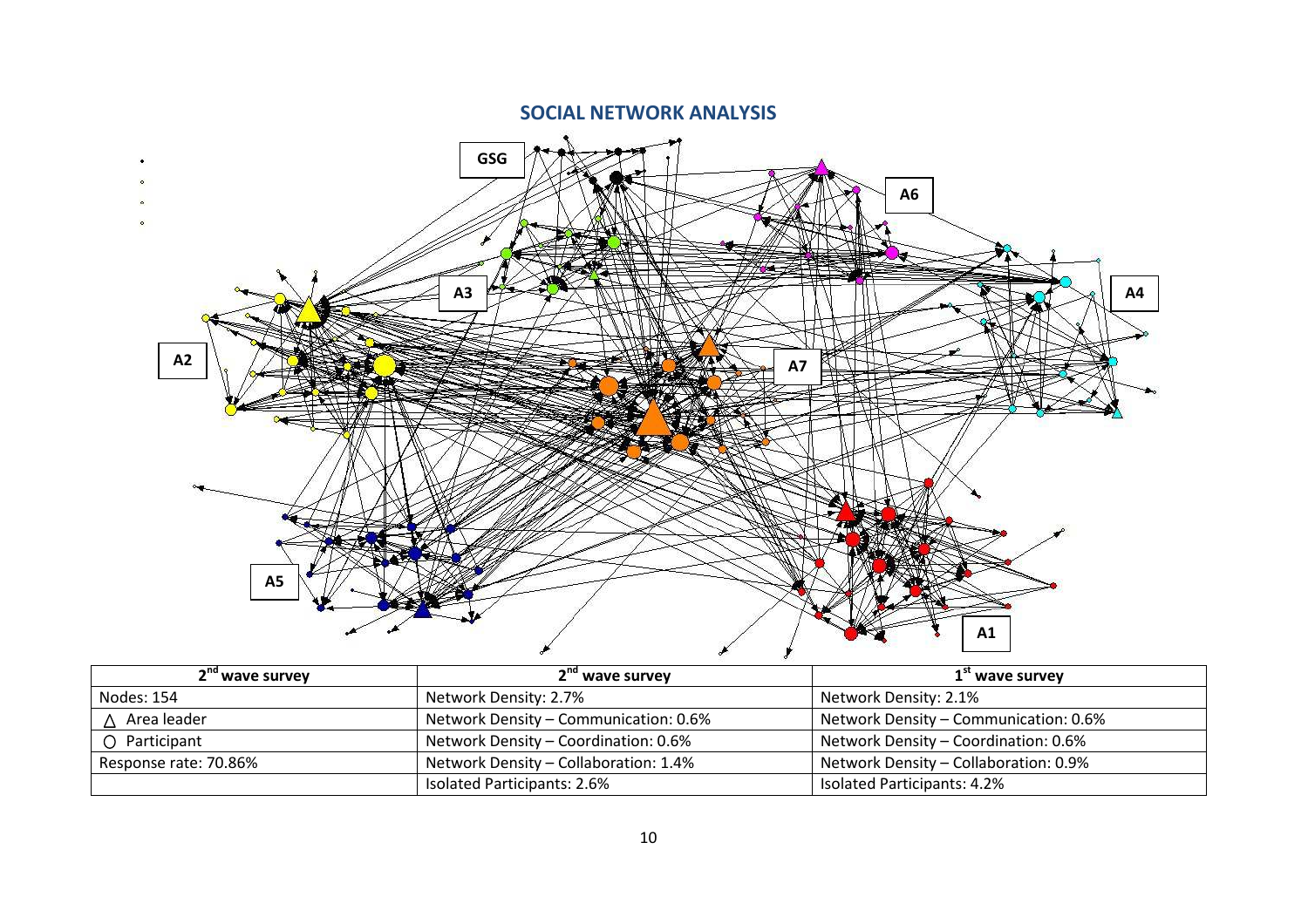#### **ALICE-RAP NETWORK**

l

The figure presented in the previous page represents ALICE-RAP network. Although 124 people responded to the survey, the number of participants represented in this network (i.e. nodes) is 154. This mismatch is due the fact that each respondent could refer to 10 individuals. Some of the individuals that have been cited in the network analysis have not responded to the survey.

As can be seen in the graph, ALICE-RAP network is composed of seven Areas which are very well connected among them. Moreover, the black nodes are members of the Global Science Group (GSG); and the white nodes are not formal members of ALICE-RAP.

The size of the nodes represents the number of participants that relates with the individual. The bigger the node, the more central is the participant. As can be seen, at the center of the graph, the leader of the project is the most cited one, and also the one with the highest level of betweenness (for further information on SNA concepts, please see the footnote<sup>1</sup>).

When comparing the networks of the  $1<sup>st</sup>$  and the  $2<sup>nd</sup>$  wave survey, we see how the level of network density has increased. In this vein, the network seems to be better connected in 2014 than in 2011. This is specially the case for collaborative relationships. As can be seen in the graph, the density of the collaborative network has increased, while the communication and coordination networks remain as they were in the  $1<sup>st</sup>$  wave survey. This result indicates that participants in ALICE-RAP consider their interactions as going beyond communication and coordination and perceive this interaction as being a collaborative one.

<sup>1</sup> **Centrality degree**: Centrality is a measure of how many connections one node has to other nodes. Degree centrality refers to the number of ties a node has to other nodes. Actors who have more ties may have multiple alternative ways and resources to reach goals—and thus be relatively advantaged.

**Closeness** is a measure of the degree to which an individual is near all other individuals in a network. It is the inverse of the sum of the shortest distances between each node and every other node in the network. Nearness can also be standardized by norming it against the minimum possible nearness for a graph of the same size and connection.

**Betweenness** is a measure of the extent to which a node is connected to other nodes that are not connected to each other. It's a measure of the degree to which a node serves as a bridge. This measure can be calculated in absolute value, as well as in terms of a normed percentage of the maximum possible betweenness that an actor or node could have had.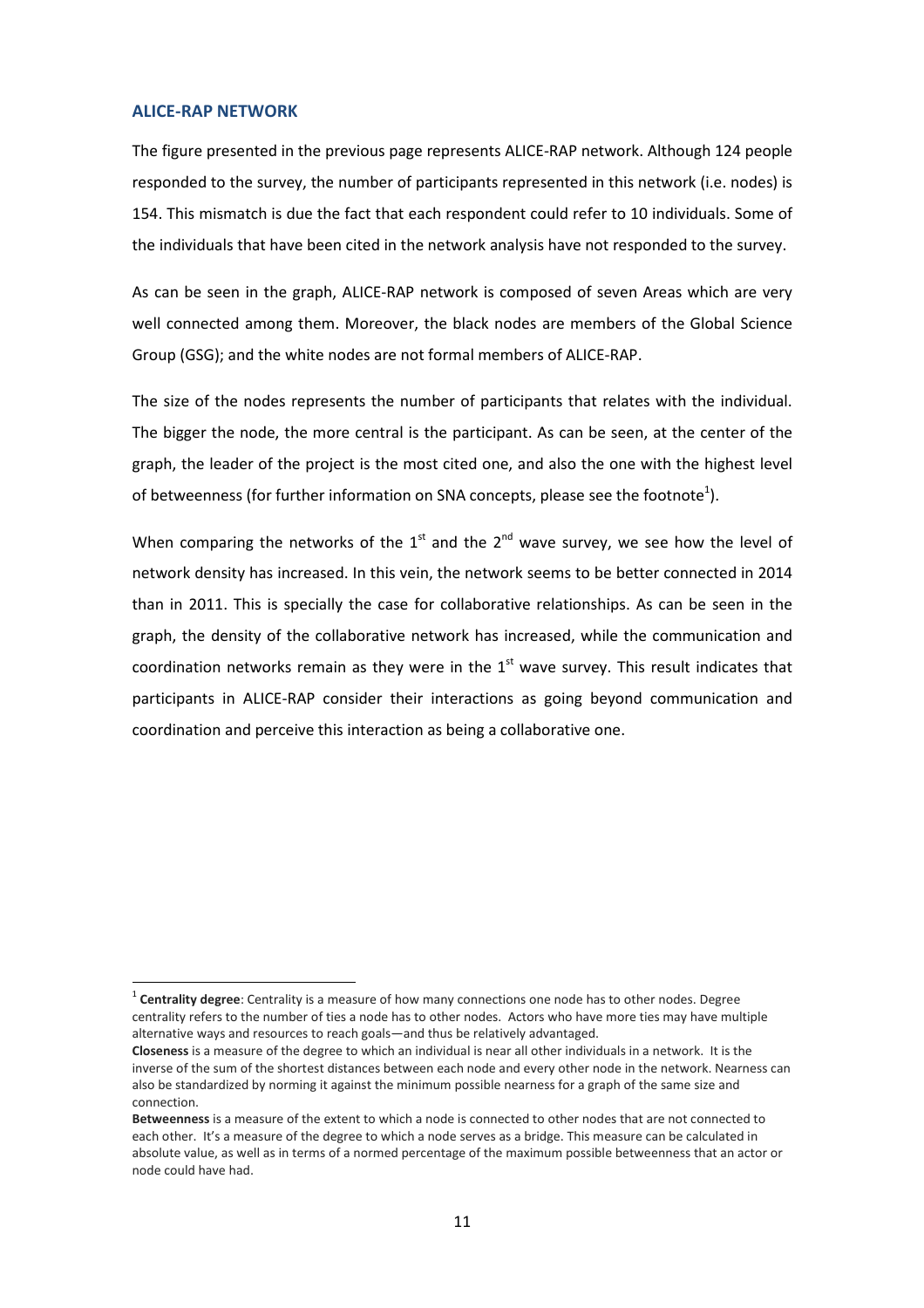



Area 1 is one of the best connected areas of ALICE-RAP. Only three participants are not connected with anybody. The leader of the area (triangle) is the one with the highest level of centrality and betweenness. This means that it can be used as a bridge to connect different participants.

#### **AREA 2**



Area 2 seems to rely too much on the leader, which is the one with the highest level of centrality and betweenness. In addition, 8 out of 30 participants in this Area are not connected with anybody.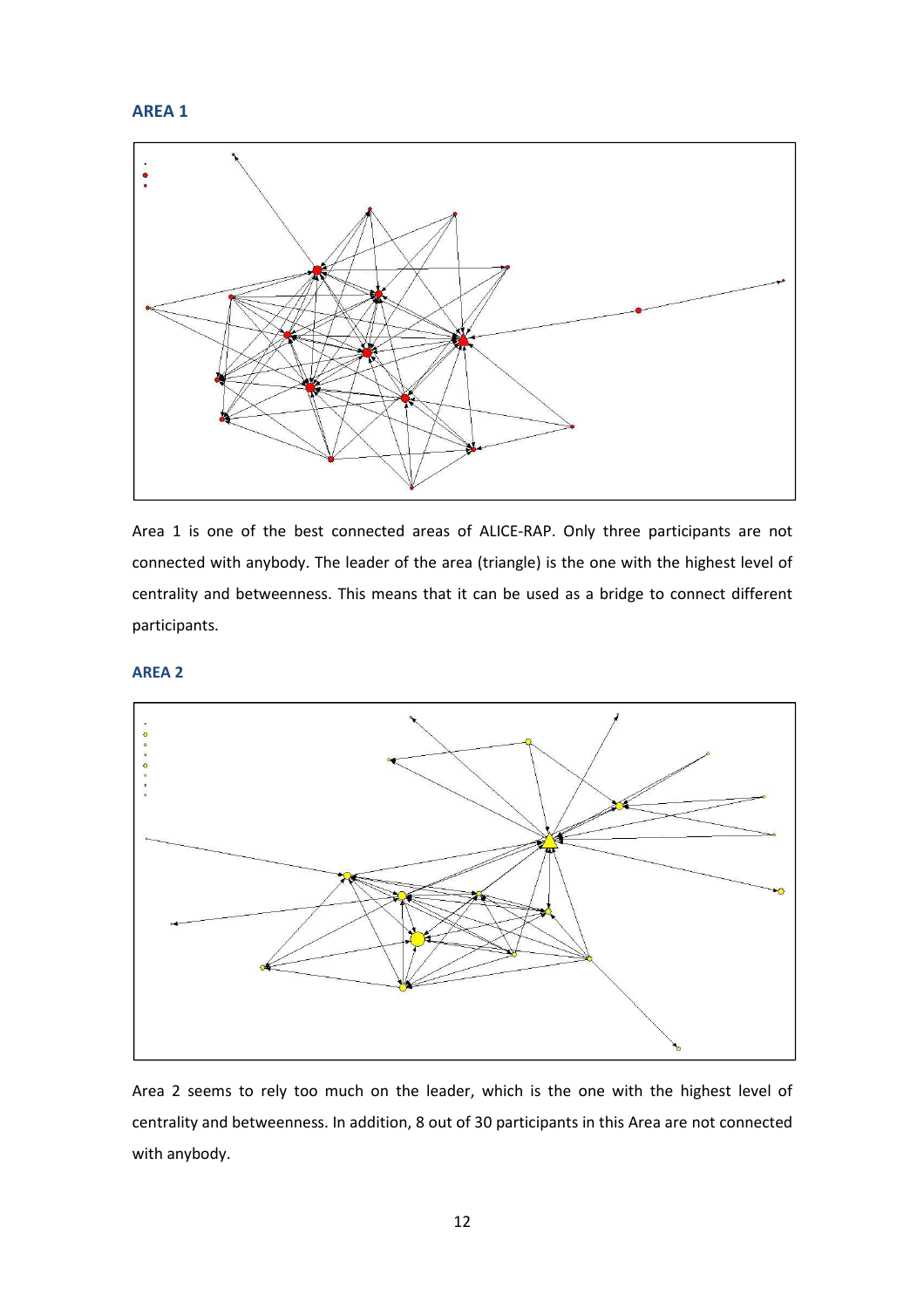



Area 3 has many central players apart from the Area leader, which is not the one with the highest level of centrality and betweenness. Interestingly, the other actors in the network have many reciprocal ties, fostering the density of the network. Finally, it is worth mentioning that only two participants are disconnected from the main network.

#### **AREA 4**



Area 4 stands out for being split into two different networks. Furthermore, the leader is found in the network which is less well connected. Because of that, the participant with the highest level of centrality and betweenness is in the lower-right network.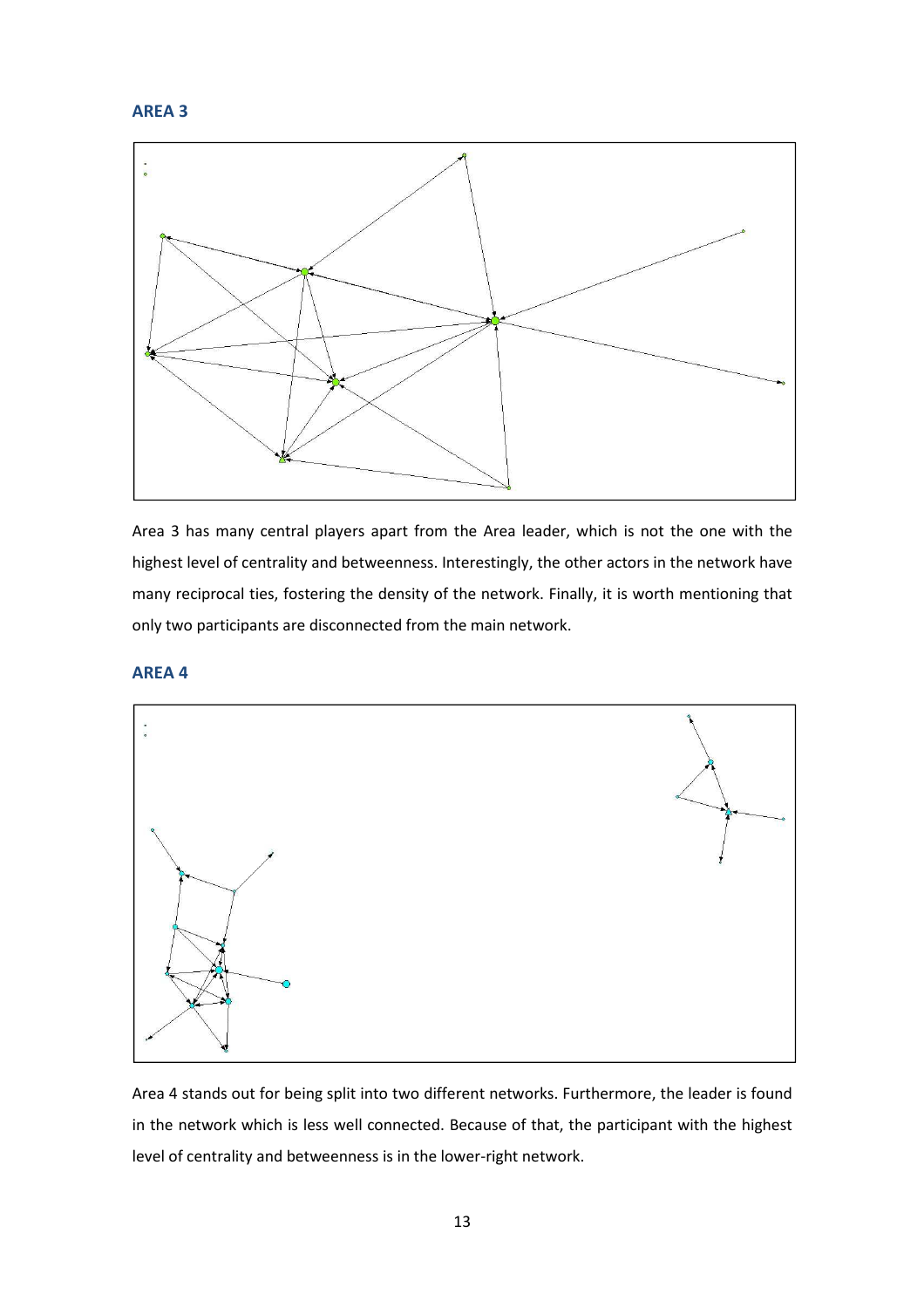## **AREA 5**



Similarly to Area 1, Area 5 is one of the best well connected of ALICE-RAP. The Area leader is the one with the highest level of centrality and betweenness and all the participants working in this network is connected to somebody (i.e. nobody is isolated).

## **AREA 6**



Area 6 has fewer participants than the other areas, but all of them are properly connected to the network. The centrality is not monopolized by the leader and various actors are very important for the sustainability of the network. Nonetheless, the area leader is the one with higher levels of centrality and betweenness.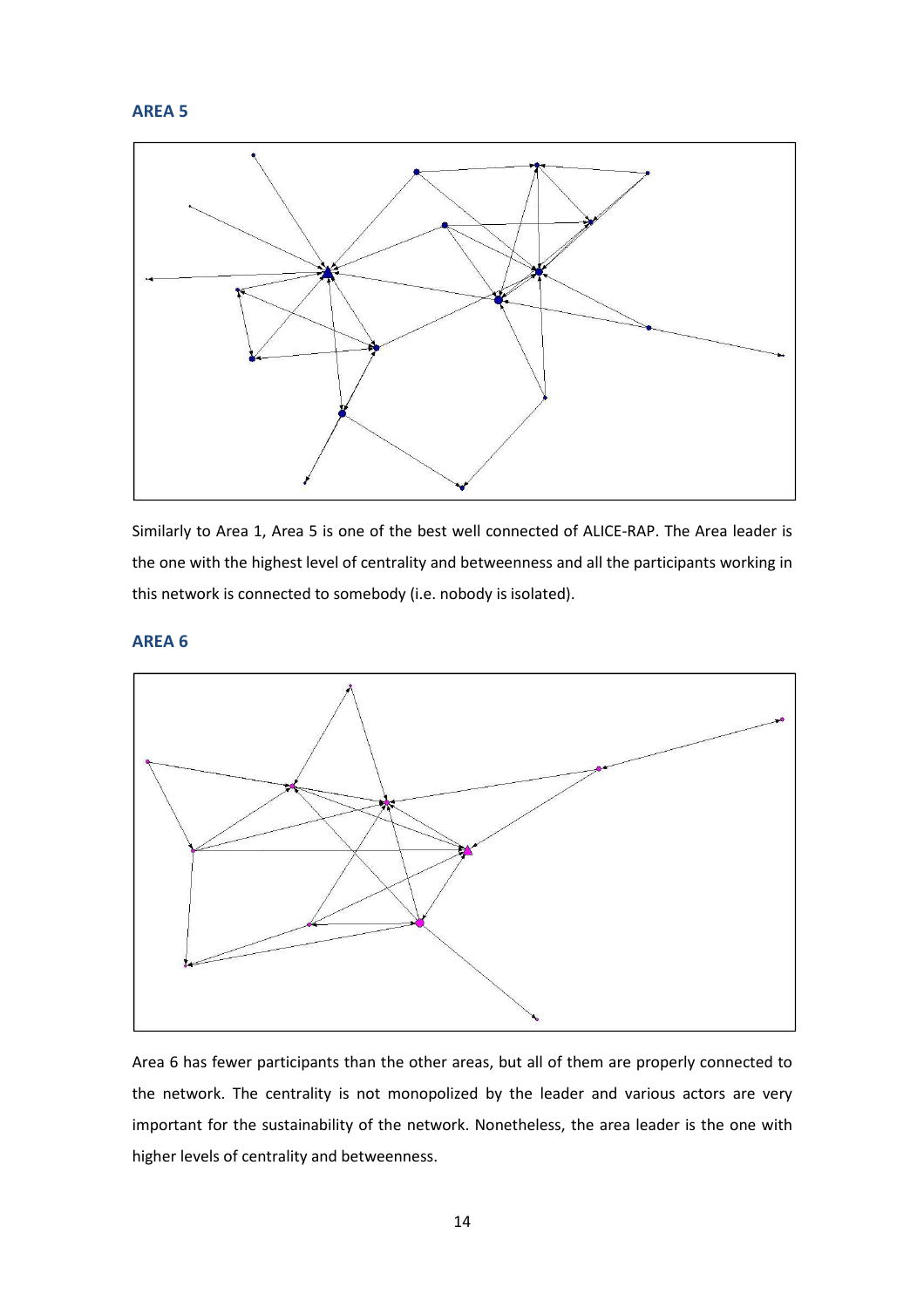## **AREA 7**



Area 7 presents a high level of density. Most of the ties are reciprocal and, except for one actor, all the participants are well connected. The leadership of the Area is centralized in two different figures being one of them the one with higher levels of centrality and betweenness within Area 7 and within ALICE-RAP network.

| Area              | <b>Respondents</b> | <b>Degree</b> | <b>Betweenness</b> |
|-------------------|--------------------|---------------|--------------------|
| Area 1            | 24                 | 131.374       | 25.596             |
| Area 2            | 30                 | 124.837       | 27.186             |
| Area 3            | 12                 | 50.326        | 7.681              |
| Area 4            | 21                 | 60.786        | 19.539             |
| Area 5            | 20                 | 94.117        | 14.537             |
| Area 6            | 12                 | 49.020        | 13.131             |
| Area <sub>7</sub> | 18                 | 146.405       | 54.404             |
| <b>GSG</b>        | 13                 | 28.105        | 8.416              |
| <b>Others</b>     | $\overline{4}$     | <b>NA</b>     | <b>NA</b>          |

#### **Aggregated SNA results by areas**

As presented in the table above, Area 7, as the coordinator of ALICE-RAP project, is the one with higher levels of centrality degree and betweenness. This is indispensable in order to coordinate the project and foster collaboration.